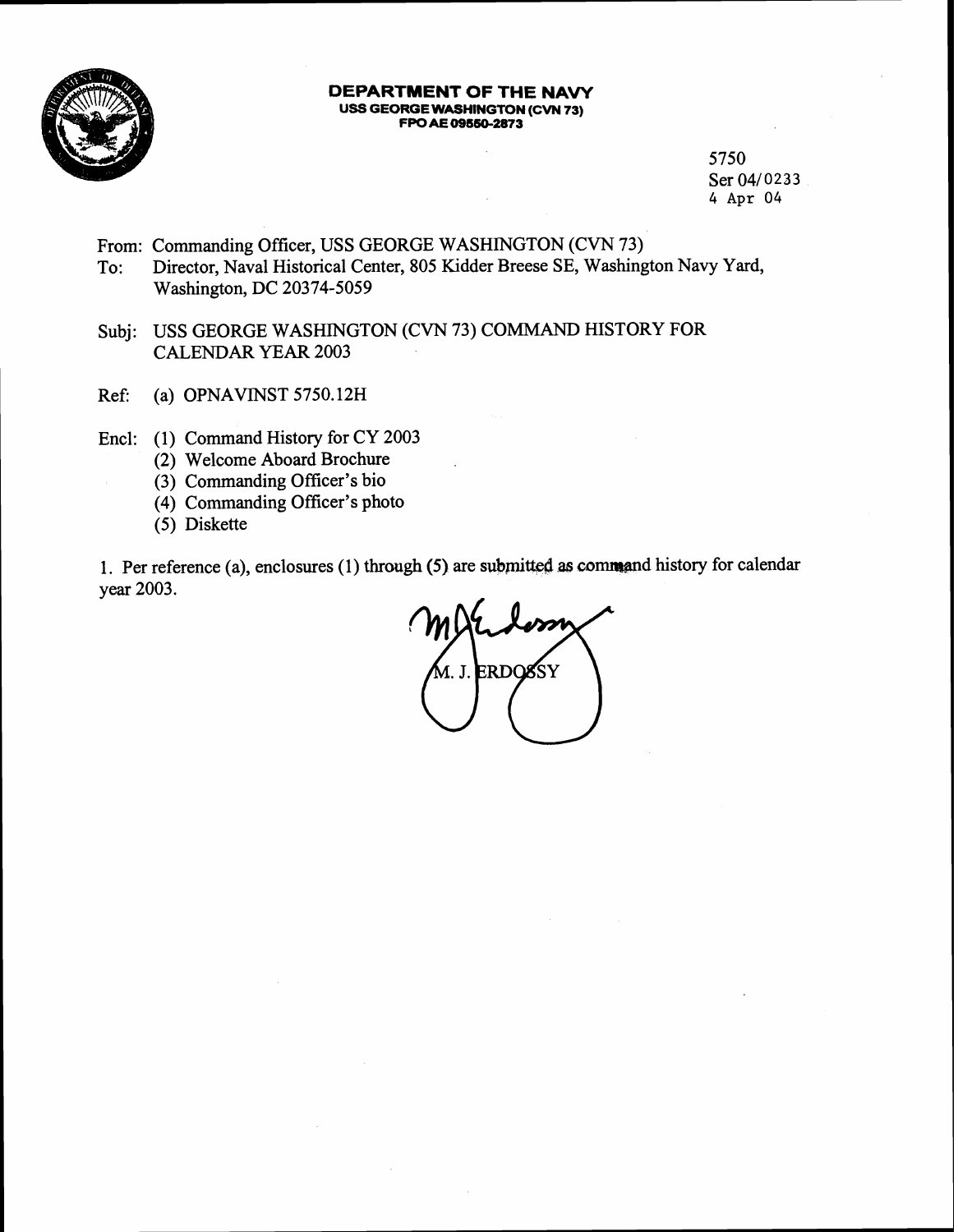### **USS GEORGE WASHINGTON (CVN 73) COMMAND HISTORY 2003 (UIC 21412)**

### **COMMAND COMPOSITION AND ORGANIZATION**

USS GEORGE WASHINGTON (CVN 73), sixth of the NIMITZ class nuclearpowered aircraft carriers, was commissioned on July 4, 1992, at Naval Station Norfolk, Virginia. Homeported in Norfolk, VA., USS GEORGE WASHINGTON is an asset of Commander, Naval Air Force, U.S. Atlantic Fleet, commanded by Rear Admiral James Zortman, who assumed command on July 10,2002. At the beginning of this year, USS GEORGE WASHINGTON was moored at Pier 14s after several significant events including a six-month Planned Incremental Availability, sea trials, flight certification, carrier qualifications for Fleet Replacement Squadron, inspection by the Navy Board of Inspection and Survey, ORSE, COMPTUEX and weapons onload. GW ended the year moored at Pier 14s making preparations for deployment in January 2004.

Captain Martin J. Erdossy was in command during 2003. The ship served as the flagship for Commander, Carrier Group EIGHT, commanded by Rear Admiral Denby H. Starling, II.

Carrier Air Wing SEVEN, commanded by Captain Kenneth Floyd was the ship's main armament. The air wing provided the capability to conduct sustained offensive air operations against land, surface and subsurface targets, and to defend the strike group in support of assigned missions.

There were 69 aircraft assigned to Carrier Air Wing SEVEN, including the F-14B Tomcat fighter flown by the "Pukin' Dogs" of VF-143 and "Red Rippers" of VF-11; the F/A-18C Hornet strike fighter flown by the "Knighthawks" of VFA-136 and "Wildcats" of VFA-131; the E-2C Hawkeye airborne early warning aircraft flown by the "Bluetails" of VAW-121; the S-3B Viking sea control aircraft flown by the "Topcats" of VS-3 1; the EA-6B Prowler electronic attack aircraft flown by the "Patriots" of VAQ-140; the HH-60H/SH-60F Seahawk helicopter flown by the "Nightdippers" of HS-5; and the C-2A Greyhound carrier onboard delivery (COD) aircraft flown by the "Rawhides" of VRC-40.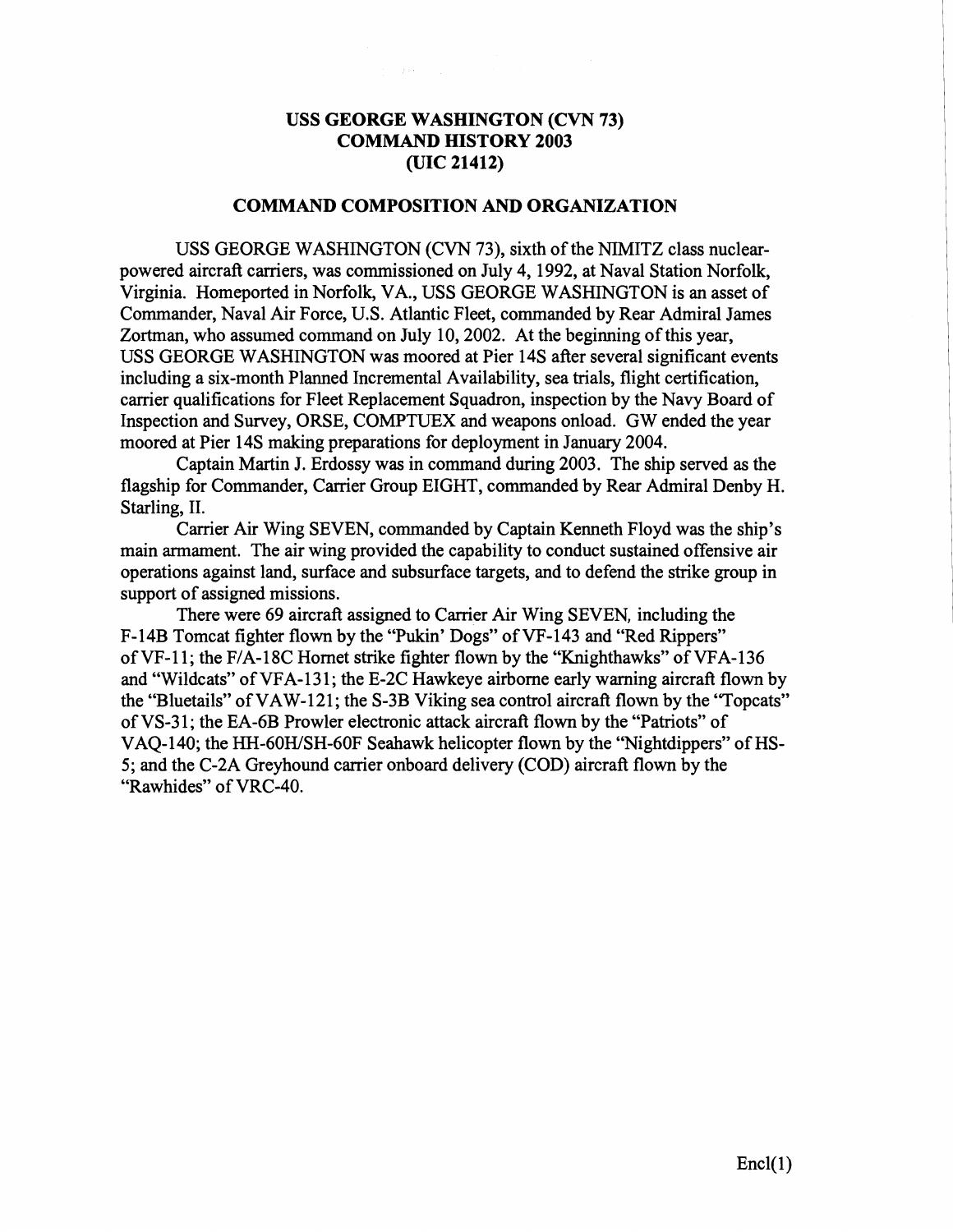# **USS GEORGE WASHINGTON (CVN 73) LEADERSHIP**

| <b>CAPT Martin J. Erdossy</b> |      |
|-------------------------------|------|
| <b>CAPT Dennis G. Watson</b>  |      |
| <b>CAPT Dee L. Mewbourne</b>  |      |
| <b>CAPT Michael D. Davis</b>  |      |
| CAPT Thomas S. Rowden         |      |
| CDR                           |      |
| <b>CDR</b>                    |      |
| CDR                           |      |
| CDR                           |      |
| CAPT John C. McCabe II        |      |
| MC<br>${\rm CDR}$             |      |
| $\rm CDR$                     | , MC |
| $\operatorname{CDR}$          | DC   |
| <b>CDR</b>                    | DC   |
| CDR                           |      |
| CDR                           |      |
| <b>CDR</b>                    |      |
| CDR                           |      |
| $\operatorname{CDR}$          |      |
| CDR                           |      |
| <b>CDR</b>                    |      |
| CDR                           |      |
| CDR                           |      |
| <b>CDR</b>                    |      |
| CDR                           |      |
| <b>CDR</b>                    |      |
| LCDR                          |      |
| LCDR                          |      |
| <b>LCDR</b>                   |      |
| LCDR                          |      |
| LCDR                          |      |
| <b>LCDR</b>                   |      |

Commanding Officer Executive Officer Executive Officer Reactor Officer Reactor Officer Chaplain Engineering Engineering Air Air Medical Medical Dental Dental **AIMD**  AIMD Navigator Navigator Weapons Weapons Supply Supply **Operations** Safety Safety Combat Systems Deck Deck Training **Training** Legal Administration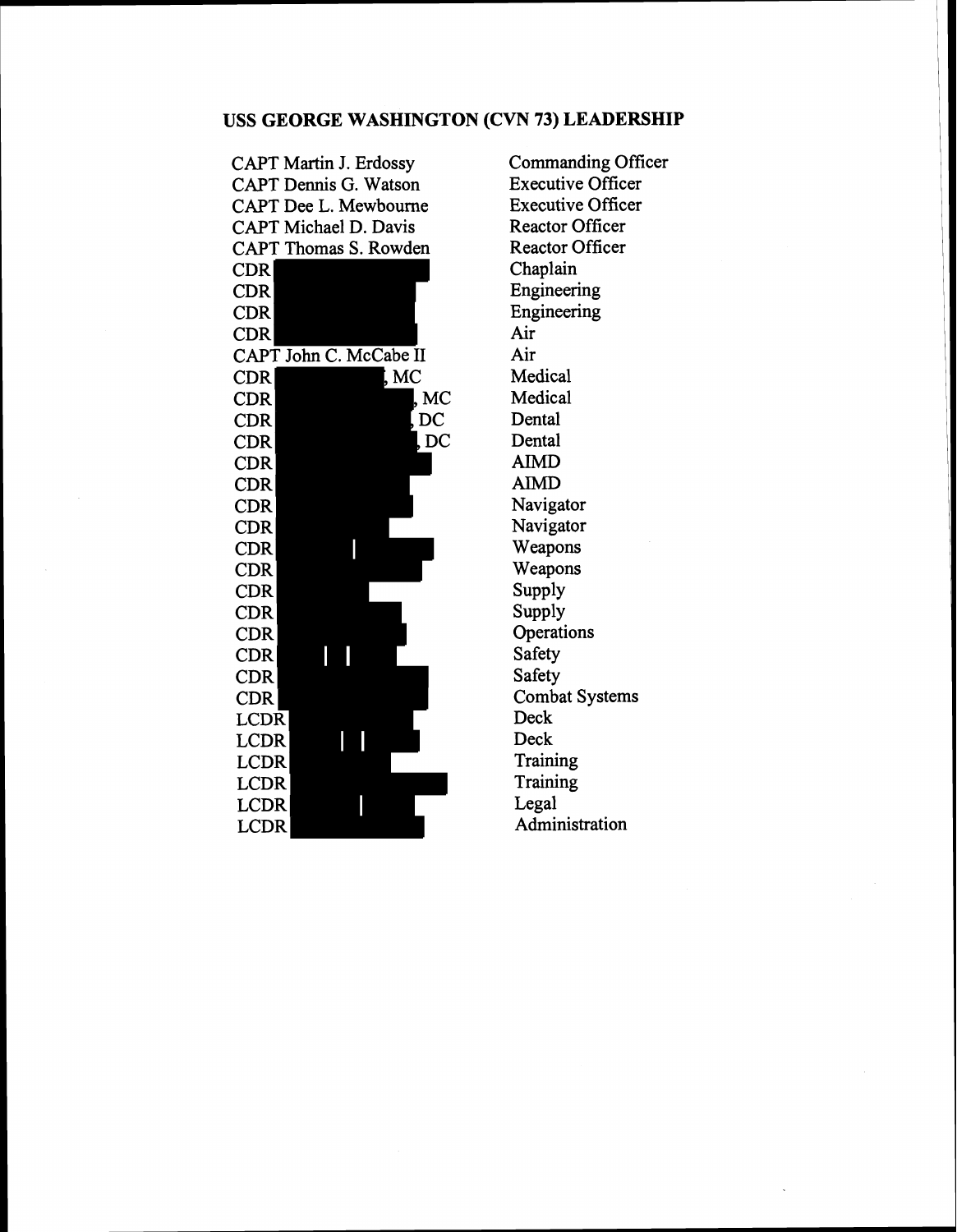### **2003 NARRATIVE**

Sailors from USS GEORGE WASHINGTON (CVN 73) were still enjoying their Post Overseas Movement period after the 2002 deployment in support of *Operation Enduring Freedom* when Father Time clicked the calendar over to 2003,

After returning from her six-month Mediterranean/Arabian Gulf deployment, USS GEORGE WASHINGTON remained in surge status for two months, but the ship and her crew got underway one last time before the shipyard. What was meant to be strictly an ammunition offload turned into another news-making adventure for USS GEORGE WASHINGTON.

Four people rescued from a burning fishing vessel February 2 were treated on board USS GEORGE WASHINGTON for mild hypothermia and second-degree burns. One of the survivors was identified as an U. S. Navy Sailor stationed at Naval Station Mayport, FL.

USS GEORGE WASHINGTON entered Norfolk Naval Shipyard February 25. The move from Naval Station Norfolk took  $GW$  off surge carrier status for scheduled upgrades, maintenance, and repairs.

The USS GEORGE WASHINGTON basketball team wrapped up its short, sixgame season February 26. The team turned area heads by winning some hard fought victories before USS WASP (LHD 1) doused  $GW$ s flame in the championship game of the Norfolk-area Forces Afloat Basketball Tournament. In spite of the deployment schedule and the rigors of hangar bay practices, the team finished the season in second place.

Rear Admiral James M. Zortman addressed the crew March 24 to proudly inform them that they'd been chosen Atlantic Fleet's Battle "E" winner for the 2002 calendar year. Not only did USS GEORGE WASHINGTON earn its fifth efficiency award, all departments eligible for individual awards attained their respective honor. Winning departmental honors were Air, AIMD, Combat Systems, Damage Control, Deck, Reactor/Engineering, Medical, Navigation, Operations, Supply, and Weapons. Those separate distinctions contributed major points toward the Battle "E" grade and helped earn the ship further recognition as "best of the best" by receipt of the Battenberg Cup.

For over a decade USS GEORGE WASHINGTON served as the flagship for Commander, Cruiser Destroyer Group TWO. In a brief ceremony on board the aircraft carrier March 31,  $GW$  Immediate Superior in Command (ISIC) was transferred to Commander, Carrier Group EIGHT, which was under the command of Rear Admiral George E. Mayer, making him  $GW$ s new strike group commander. Rear Admiral Mayer welcomed GW to his team, which was comprised of Carrier Air Wing SEVEN, USS VELLA GULF (CG 72), USS LEYTE GULF (CG 55), and units from Destroyer Squadron TWENTY EIGHT.

Deck Department Sailors donned their dress-white uniforms April 10 for a departmental inspection. But after this inspection, falling out of ranks meant walking off the brow and loading onto two buses to visit the USS WISCONSIN (BB 64) and Nauticus Museum in downtown Norfolk. "The inspection went outstanding and they looked better than I've ever seen a Deck Department look," BMC(SW/AW) said. "Coming to Nauticus was kind of a reward for all the hard work they've done while in the shipyards."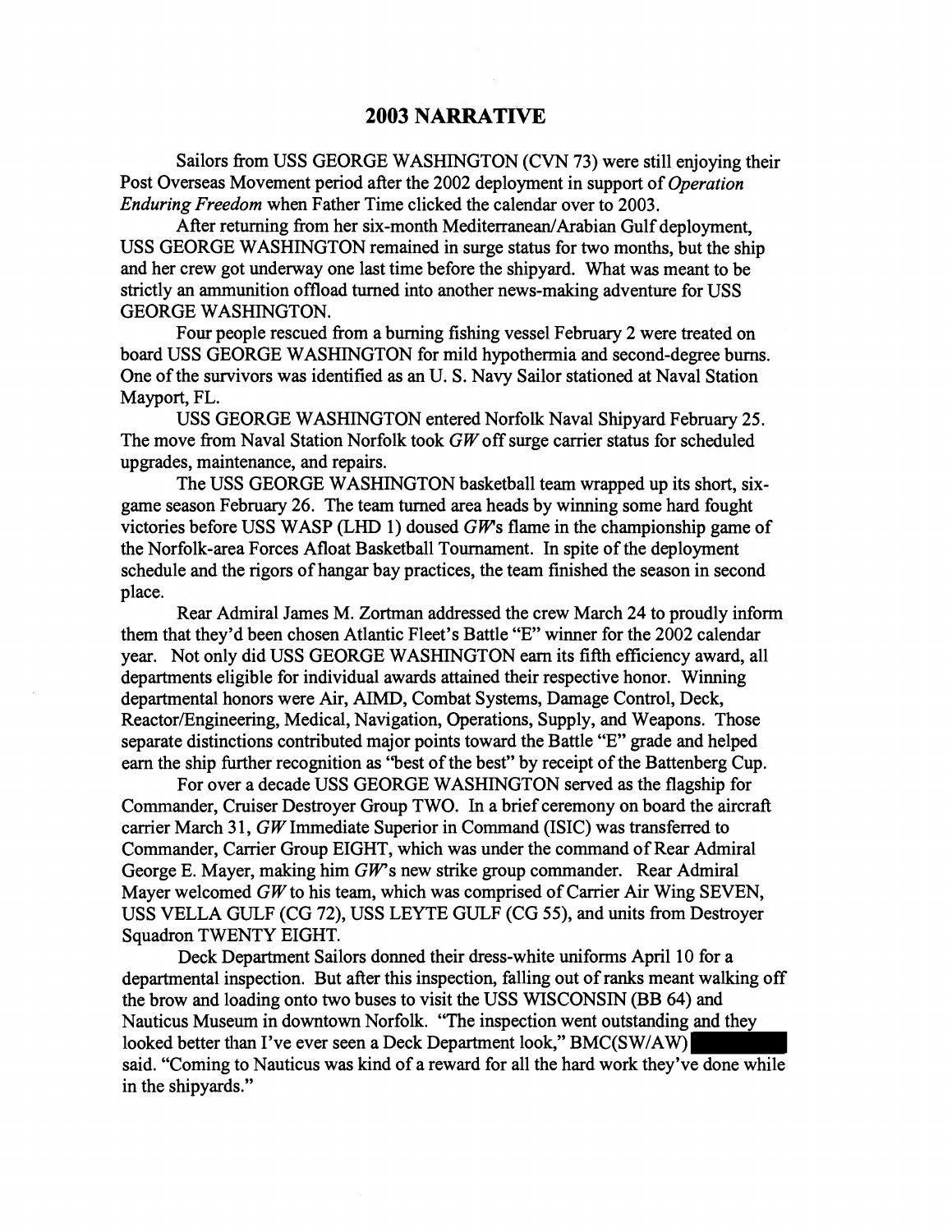USS GEORGE WASHINGTON left Norfolk Naval Shipyard August 13, after her six-month planned incremental availability (PIA) period.  $GW$  put a PIA team together that industrially compared to our own military's "shock and awe" campaign. There were 23 separate teams, and each team had its own specific specialty.  $GW$  also had 11 zone managers who were liaisons from the PIA teams to civilian shipyard workers.

After leaving Norfolk Naval Shipyard,  $GW$  faced a strenuous and compressed work-up cycle preparing the ship for combat readiness. As GW got one step closer to her combat-ready status, every Sailor fiom the Commanding Officer down could look at the yard period as not only another great Navy experience, but also a great experience for the ship itself.

The ship cast away the mooring lines, shifted colors and made headway down the Elizabeth River for sea trials. The main purpose of sea trials was to work the kinks out of the ship that had been pier side for so long. With sea trials successfully completed the ship was working her way deeper into work-ups and toward total combat readiness.

Aircraft had not landed on the USS GEORGE WASHINGTON flight deck since February 2003, but the Sailors of Air Department worked around the clock, and the flight deck was certified for flight operations August 25. This feat was accomplished only nine days after pulling out of NNSY. Getting flight deck certification from the Commander, Naval Air Force, U.S. Atlantic Fleet Handling Team was a major step toward being a combat-ready warship, an accomplishment that takes some ships months to acquire. "We went from having scaffolding on the flight deck to being operational in almost seven days," said LCDR  $GW$ 's aircraft handling officer. Under the ever- $\overline{GW}$ s aircraft handling officer. Under the everwatchful eye of the COMNAVAIRLANT inspectors, GW, with the help of CVW-3, completed its certification. "I think right now we are ready to leave on deployment," boasted Singleton.

The first Friends and Family Day Cruise on the USS GEORGE WASHINGTON since 1999 began just after dawn on August 29. Grandparents, parents, spouses, children and friends flooded  $GW$ 's quarterdeck beginning at 5:30 a.m. to experience life on a Navy aircraft carrier. Carrier Air Wing SEVENTEEN provided the air power demonstration.

Crew members of the USS GEORGE WASHINGTON pulled together September 11 when the number four wire separated, injuring seven Sailors on the flight deck and plunging an F/A-18D *Hornet* into the sea. That is when GW personnel learned the real purpose of all the casualty drills and training. Every department on the ship was somehow tasked during the incident. From the first people on the scene who gave immediate attention to the wounded, to the person who drove the ship, everyone involved learned just how important their individual job was. Although the Hornet was lost, the pilot was recovered, and there were no fatal injuries.

September continued to be a busy month for the GW crew. On September 14, a helicopter from HS-7 was dispatched to USS TRENTON (LPD 14) with one of  $GW$ 's medical officers on board. A USS TRENTON Sailor was experiencing chest pains and the  $GW$  medical crew escorted and rendered treatment to him prior to his flight to Naval Medical Center Portsmouth.

The Board of Inspections and Surveys came on board the week of September 22 for the first in a series of inspections to ensure USS GEORGE WASHINGTON was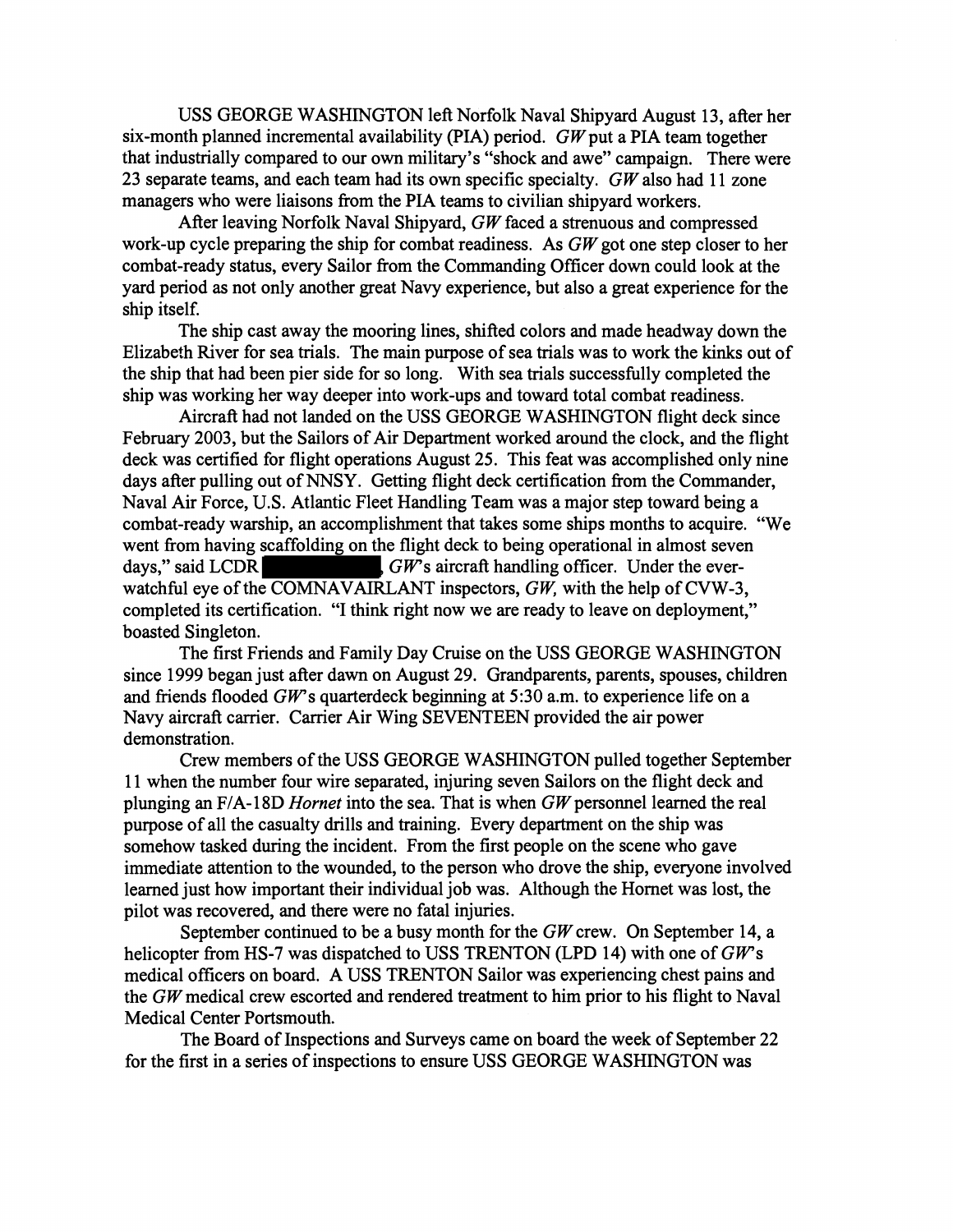ready for its scheduled 2004 deployment. INSURV checked different systems, such as damage control equipment, and the overall habitability of the ship.

The final feather in the busy month of September was a special group of visitors. USS GEORGE WASHINGTON welcomed 350 retired Sailors from the USS FORRESTAL (CVA 59) Association September 27. The outcome was *GW* Sailors enjoyed conversations with their super-carrier predecessors about new and old equipment.

These days, every Sailor watches the USS FORRESTAL fire movie at boot camp, but GW Sailors got to hear the stories directly from the men who were there. Emotions ran high for everyone when USS FORRESTAL Sailors began to explain some of their experiences. The *GW* Sailors who worked around the elevators and jets every day imagined the crisis these veterans faced, and it touched many *G W* Sailors who listened to the stories.

For two hours, *GW*'s crew and USS FORRESTAL's crew mingled, sharing memories and ideas, both learning something new. The day ended with a better understanding and many thanks from both crews.

USS GEORGE WASHINGTON got underway in October for the Tailored Ships' Training Availability (TSTA) to train the crew to increase readiness. TSTA was a threepart training and testing evolution designed to increase the ship's readiness and effectiveness, and involved all components, including the air wing, that will deploy with the ship in 2004.

*GW* successfully completed its pre-deployment ammunition on load November 18. All departments on board *GW* pulled together to finish the three-day evolution bringing about 1,300 lifts on board *GW.* Some were delivered by helicopter from USS THEODORE ROOSEVELT (CVN 71), but most were transferred through cargo stations 7,9, and 17 from USNS SUPPLY (T-AOE-6). The liRs consisted of all types of bombs, missiles and even small arms ammunition.

November 18 was also a historic day for  $GW$  with the successful 100,000<sup>th</sup> trap on ht deck. The pilot, LCDR of Strike Fighter Attack the flight deck. The pilot,  $LCDR$ Squadron 136, said he knew that the big 100,000 was coming up, but there was no telling which pilot would hit the lucky number. was glad to find out he had been the lucky one and considers it a major milestone in his career.

A second tragic incident happened November 21, when Airman David Wilson died in the line of duty in a single vehicle accident in the hangar bay. A memorial service followed a few days later.

The "Topcats" of Sea Control Squadron 31 held their change of command ceremony November 30 in the forecastle on board USS GEORGE WASHINGTON. VS-3 1 Executive Officer, CDR Edward Baron, formally relieved CDR Kevin Ruce, who had led the "Topcats" for one and a half years. CAPT Kenneth Floyd, Commander, Carrier Air Wing SEVEN, was the guest speaker. Ruce didn't have to move far for his new orders; he became the Operations Officer for *GW,* 

Reactor Department successfully completed its Operational Reactor Safeguard Examination in December. The ORSE inspection certified GW to maintain and operate her nuclear power plants. "It's all about being able to give the captain the propulsion he asks for," said LCDR the Reactor Training Assistant, "and the catapults" the Reactor Training Assistant, "and the catapults the steam they need to complete our mission."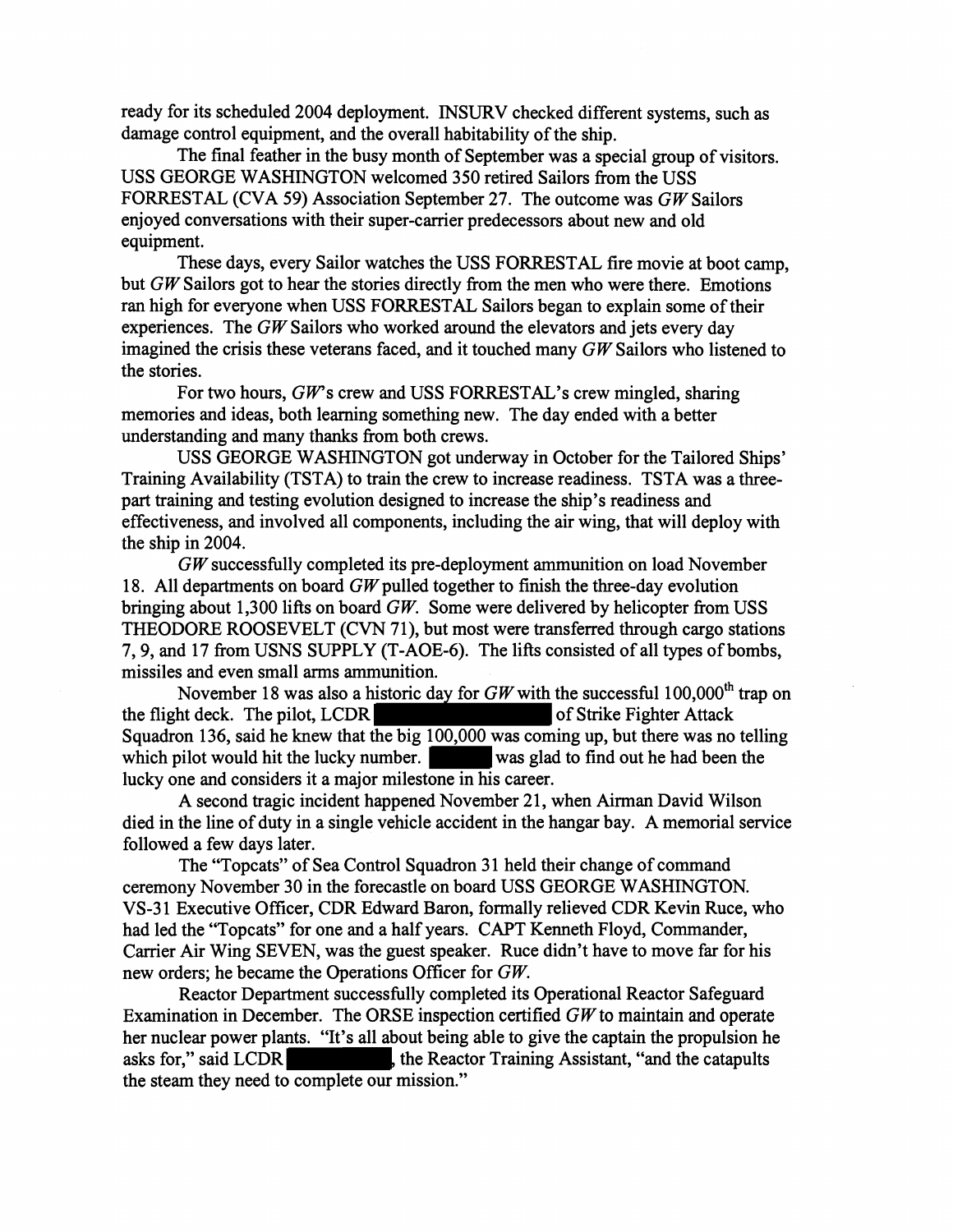After 40 days at sea where she successfully completed her Composite Training Unit Exercise, USS GEORGE WASHINGTON returned to Pier 14S, Norfolk Naval Station on December 19. After a short POM leave period, the crew began making preparations for a January 2004 deployment in support of the Global War on Terrorism.

 $\ddot{\phantom{a}}$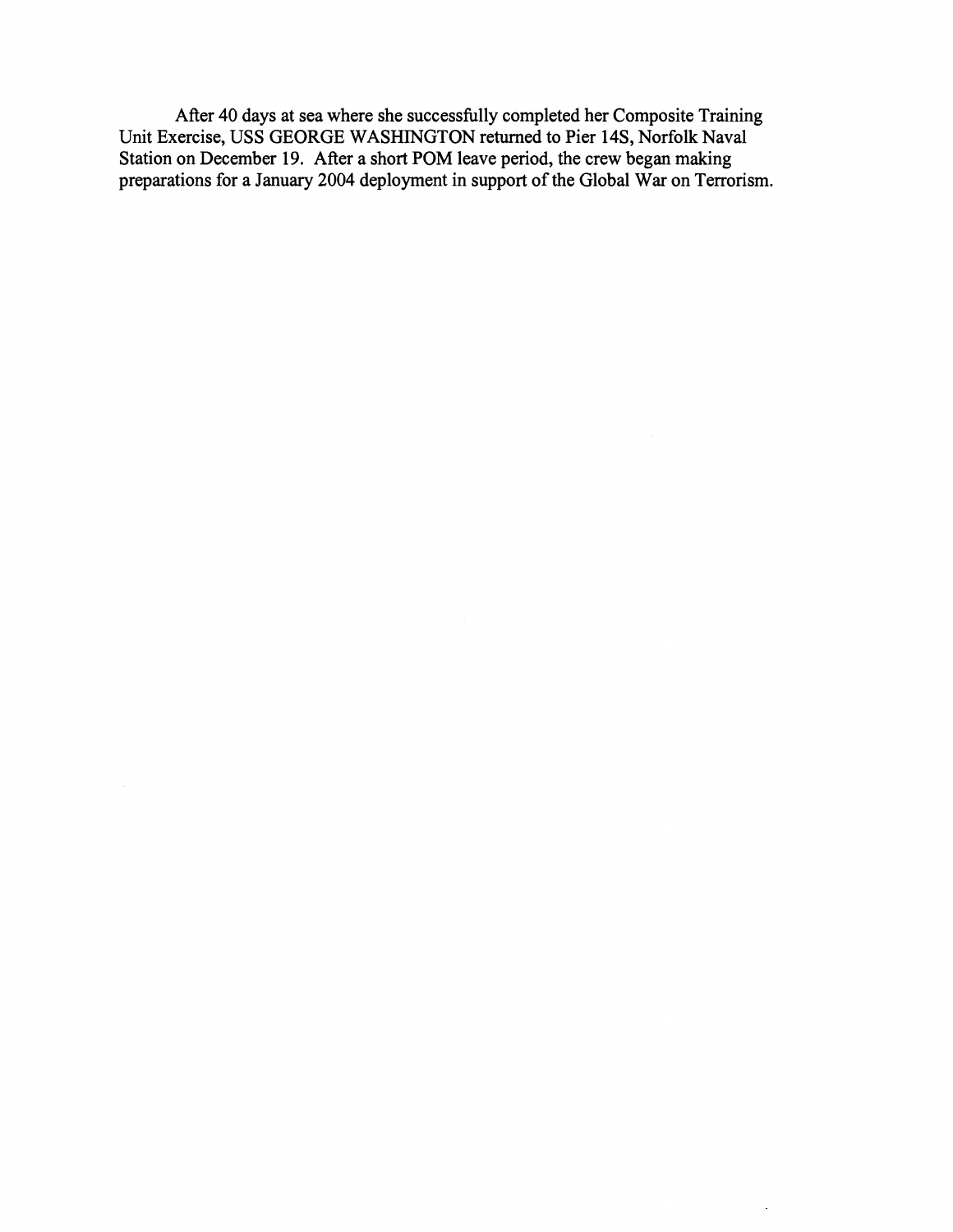### **January** 2003

- 03 FOX Sports media visit
- 08 MSNBC Interview with Commander, George Washington Battle Group
- 15 COMLANTFLT Senior Medical Oficer visits
- 16 Nuclear LDO Detailer visit
- 18 RADM Kemp and Guest visit
- 21 COMCRUDESGRU TWO offload COMDESRON TWO EIGHT offload Martin L. King Day Commemoration Safety Standdown Joint Armies DV's
- 22 Fast Cruise Safety Standown
- 22-24 Discovery Channel embark
- 25 CIWS PACFIRE
- 25-26 COMNAVAIRLANT DV visit
- 25-27 NFL Super Bowl embark
- 26-27 COMNAVAIRLANT DV embark
- 28 Ammo cross deck with USNS ARCTIC (T-AOE-8)
- 30 Health Promotions Committee Presentation

### **February** 2003

- 02 GW rescues four people fiom fishing vessel off the coast of Florida
- 03 Ammo cross deck with USNS ARCTIC (T-AOE-8)
- 10 NPDC DV tour
- 12 Finnish Chief of Defense tour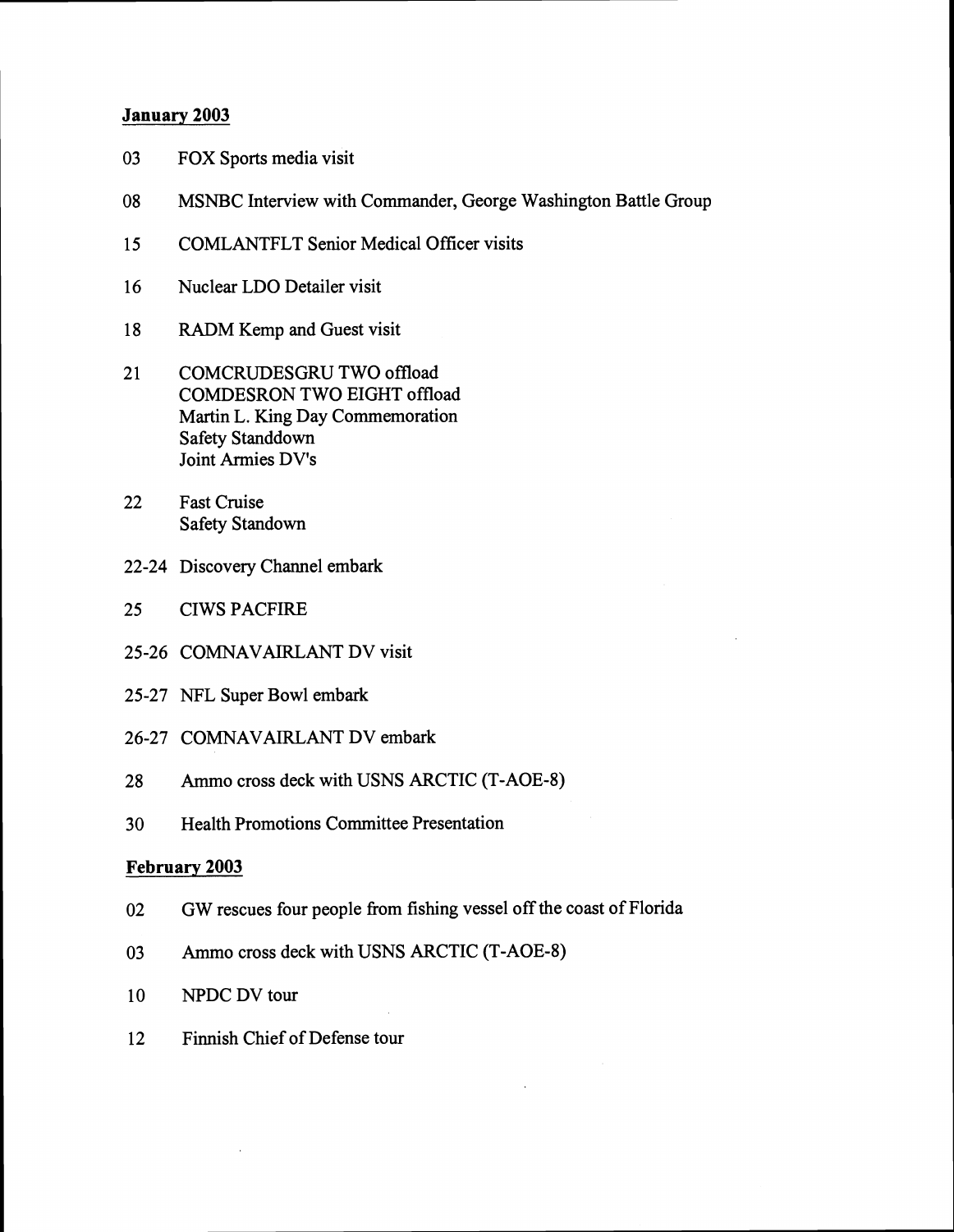- 13 COMCARGRU FOUR and guests embark
- 14 PEO Carrier Visit Commanding Officer, USS SEATTLE (AOE 3) visit MOGAS Offload
- 15 Conmanding Officer, USS EISENHOWER (CVN 69) visit NJROTC, Columbia H.S., Columbia, Tenn., visit Defense Intel Agency Visit Boy Scout Troop 1249, Bowie, MD CO/CMC Visit Mt. Vernon Trailer onload for Norfolk Naval Ship Yard period
- 19 NPDC tour
- 20 Cub Scout Pack 490 visit
- 21 Yellow Gear offload
- 22 Deputy COMLANTFLT, VADM Konetzni, visit
- 24 VADM Konetzni visitors Food Service Magazine visit
- 25 Entered Norfolk Naval Shipyard for Planned Incremental Availability
- 26 GW Bastketball team completes season in second place

#### **March 2003**

- 07 CVW-7 visit
- **3** 1 GW ISIC changed to Commander, Carrier Group EIGHT

### **April 2003**

05 USJFCOM-J44 visit

#### **May 2003**

- 03 Community Relations project: Kidney Walk
- 09 CNRMA visit
- 19 SES visit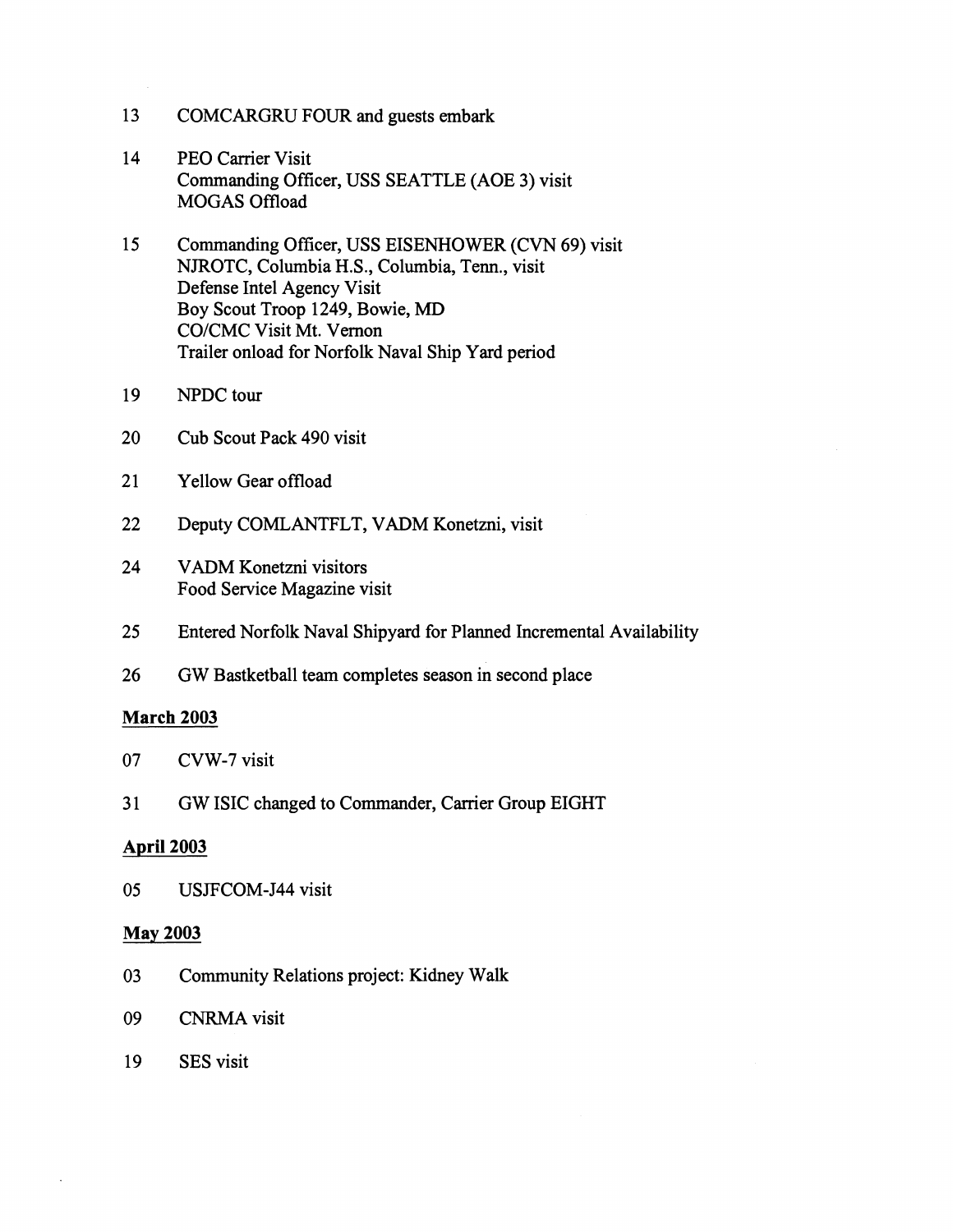- 22 Safety Standdown COMNAVSURLANT, RADM Etnyre, visit Quality of Life Survey
- 29 National Capital Council Navy League working visit

### **June 2003**

- 07 Community Relations project: St. Pius X School, Habitat for Humanity
- 14 Community Relations project: Children's Fun Run, Gradfest for Salem H. S.
- 21 Community Relations project: St. Pius X School, Habitat for Humanity
- 25 GW presented COMLANTFLT Battenberg Cup award
- **28** Community Relations project: Habitat for Humanity
- 30 Medical Technical Assist Visit

### **July 2003**

- 09 ALRE Assist Visit
- 12 Community Relations project: St. Pius X School, Habitat for Humanity
- 17 COMCARGRU EIGHT, RDML Starling visit
- 21 Moriah Wind System Training, CSD
- 24 CSPAT Inport
- 31 COMCARGRU EIGHT, RDML Starling, visit

## **August 2003**

- 04 COSR Phase I WEPS
- 05 JP-5 Fuel Certification Inspection
- 06 Safe-For-Sea ammunition onload
- 11-12 Inport NNSY fast cruise
- 13 Underway from NNSY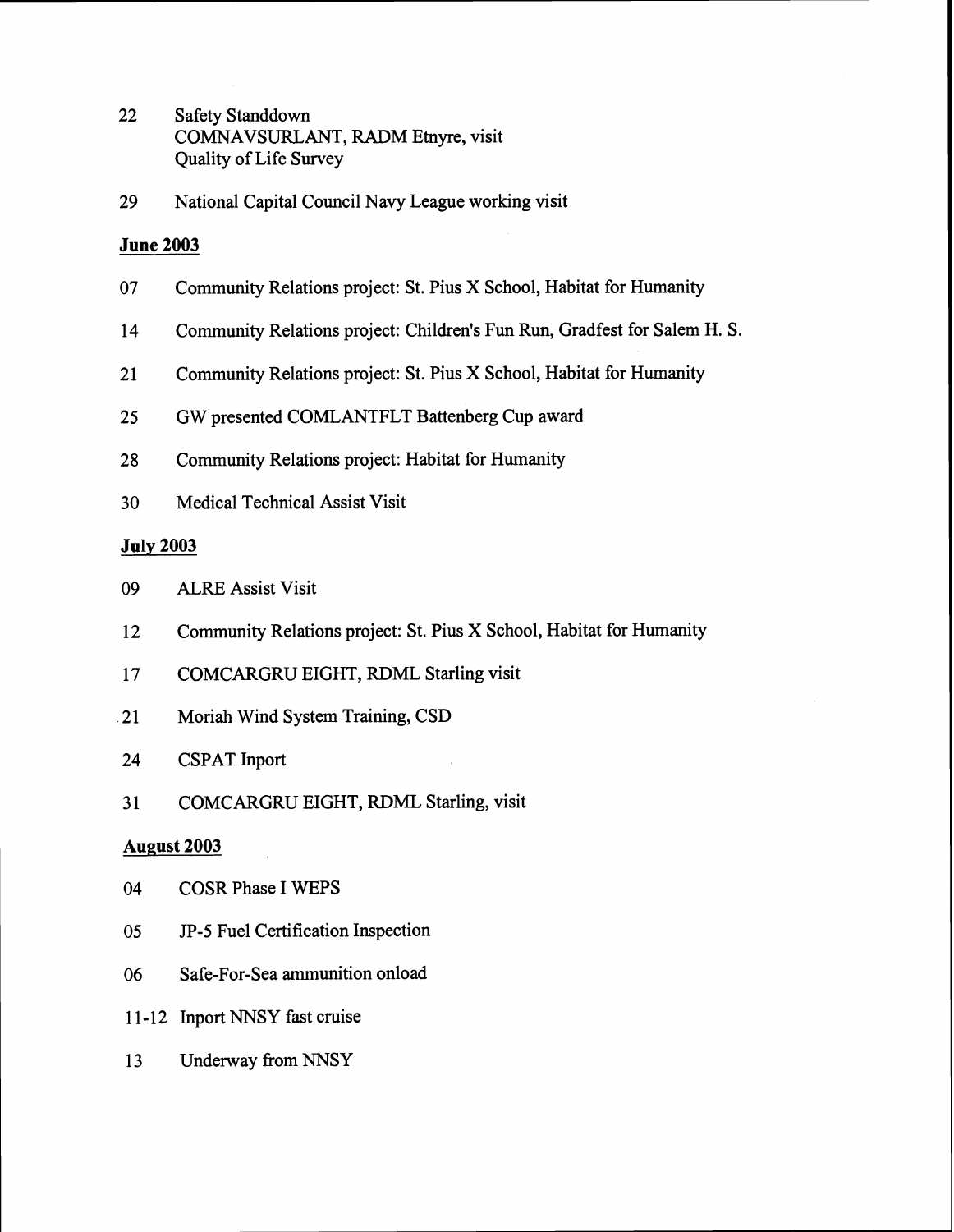14 CIWS PACFIRE Steering PMS/Full-throw, full power test .50 CAL SHOOT

15 Shipboard Electronic Systems Evaluation Facility AN/ULM-4 Range NAV/OPS/ENG

- 16 Reserve Engineering Duty Officer visit
- 19 COMCARGRU EIGHT moves aboard GEORGE WASHINGTON STRIKE GROUP BGIE-GC
- 20 SAR helicopters fly on New Beginnings Church of Christ Youth Group visit
- 2 1-27 Underway for flight deck certification
- 23 Rendezvous with USNS PATUXENT (T-AO-201) CSPAT at Sea
- 24 CART I1 Brief Board of Inspection and Survey Preparation and Readiness Evaluation Period
- 27 PACFIRE
- 29 Family Day Cruise (2,500 guests and vendors on board)

#### **September 2003**

- 04 FOTC Syndicate Meeting BAE Systems DV tour Mass casualty drill Joint Forces Staff College DV tour
- 05 Warfare Commanders Wrap Up Guests of Rep. Schrock visit Fort Eustis Officer Program visit
- *06* Crestview Baptist Church Group visit
- 08 Guests of Rep. Forbes visit
- 09-19 Underway for carrier qualifications
- 09-11 Discovery Channel embark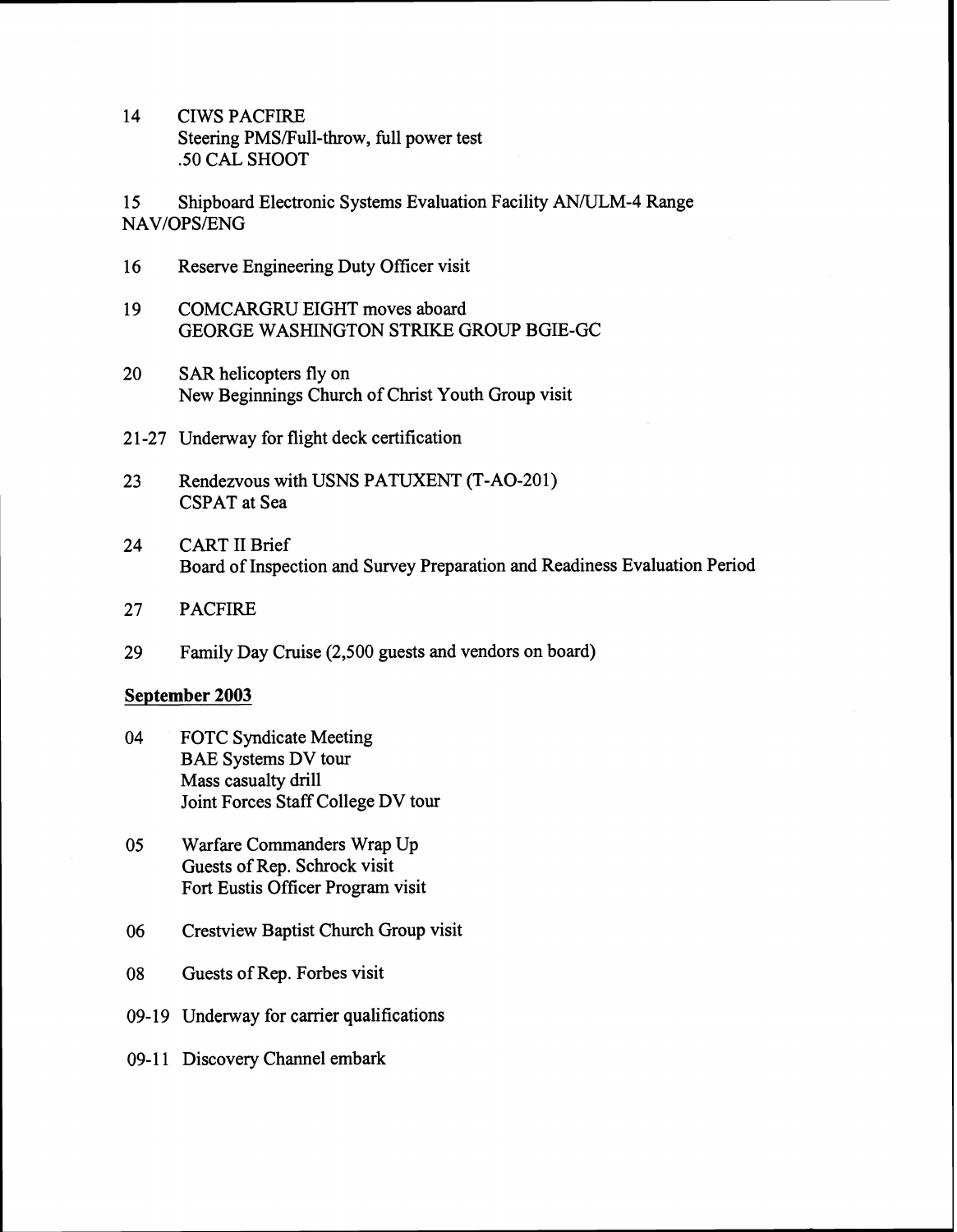- 10 CART I1 Brief
- 11 Lost FIA-18D when #4 wire broke; pilot recovered; seven personnel injured Rendezvous with USNS KANAWHA (T-AO-196)
- 1 1-12 COMLANTFLT DV embark
- 12 Pre-INSURV events
- 14 MEDEVAC and rendered aid to Sailor from USS TRENTON (LPD 14)
- 15 Yoke training for all Division Officers, CPOs, and DCPOs
- 16 .50 caV M240 Shoot CPO pinning
- 23 INSURV team arrives JTFEX 04-1 Mid Planning Conference
- 23-24 Underway for INSURV CNAL media embark
- 24 RADM Zortrnan arrives via helo LINKEX
- 24-25 COMNAVAIRLANT embark
- 27 USS FORRESTAL (CVA 59) Reunion 350 guests
- 30 Mass casualty drill Challenge Athena installed

### **October 2003**

- 01 Detailer visit
- 02 Industrial College of Armed Forces visit
- 03 Nuclear reactor accident training drill
- 04 USS HENRY A. WILEY (DM 29) reunion group
- 06 GWCSG Battle Group Inport Exercise Coordination Meeting (OPSO/CSO)
- 10 CENTCOM AOR Orientation Brief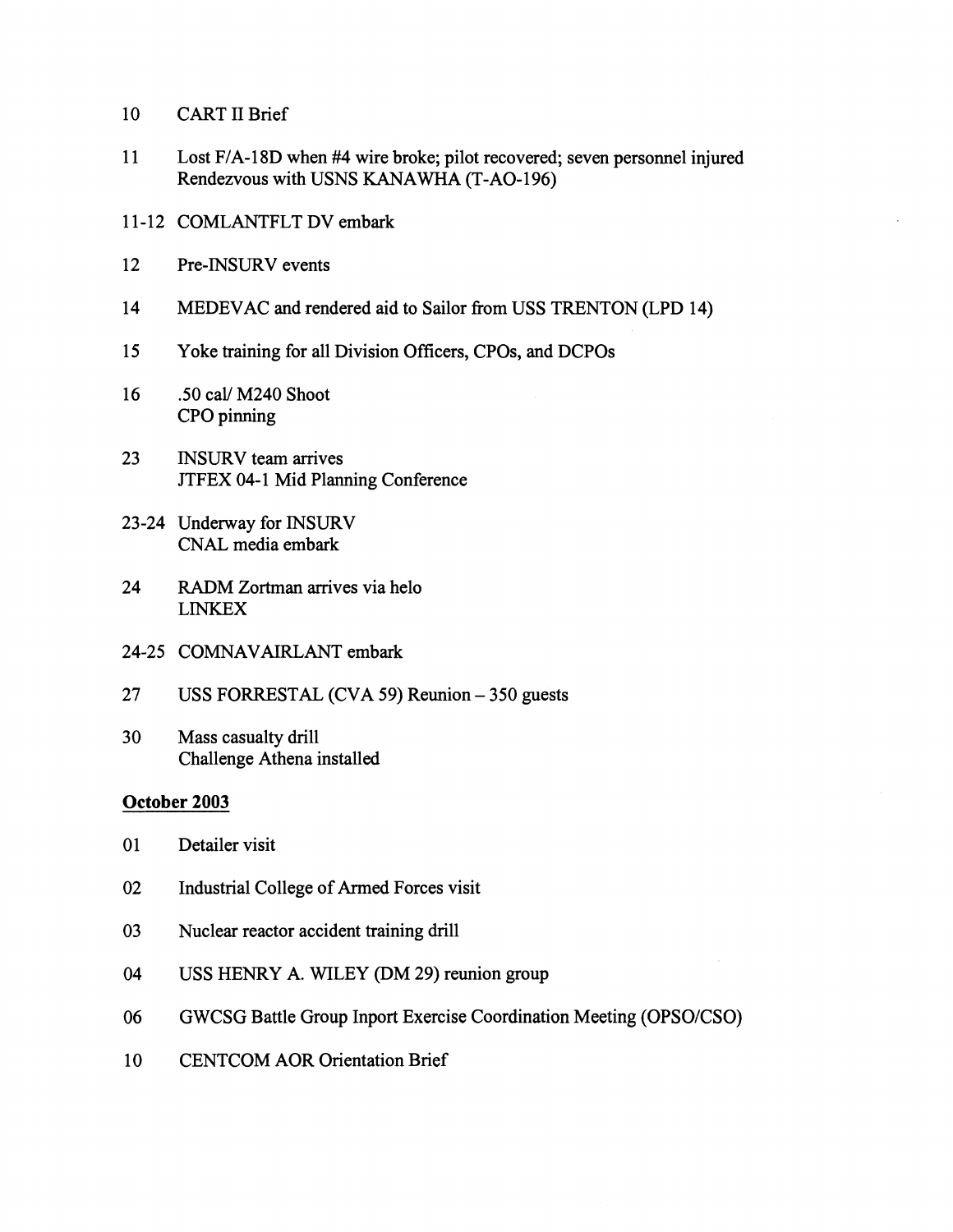- 11 Columbian Coast Guard vessel ARC VALLE DE CAUCA visit
- 15 FACSFAC Presail
- 16-31 Underway
- 16 Mobile Training Team Inbrief
- 17-18 COMNAVAIRLANT DV embark
- 19 Rendezvous with USNS ARTIC (T-AOE-8)
- 19-20 COMNAVAIRLANT DV embark
- 20-21 COMNAVAIRLANT DV embark
- 23 **Fueling-at-sea/replenishment-at-sea** with USS BULKELEY (DDG 84)
- 24-25 COMNAVAIRLANT DV embark
- 25 Senator John Cornyn, R-Texas visit Received flight deck certification
- 25-26 Guests of GW CO embark
- 31 PNC Green's commissioning ceremony

### **November** 2003

- 01 NJROTC visit
- 03 Washington Foreign Press Center visit
- 04 Undersecretary of the Navy (Personnel) inport tour
- 05 Enlisted Aviation Detailers Visit COMSECONDFLT, VADM Roughead, visit
- 06 COMCARGRU FOUR visit
- 07 COMCARGRU FOUR load aboard BGIE Debrief
- 08 CVW-7 onload HS-5 Fly on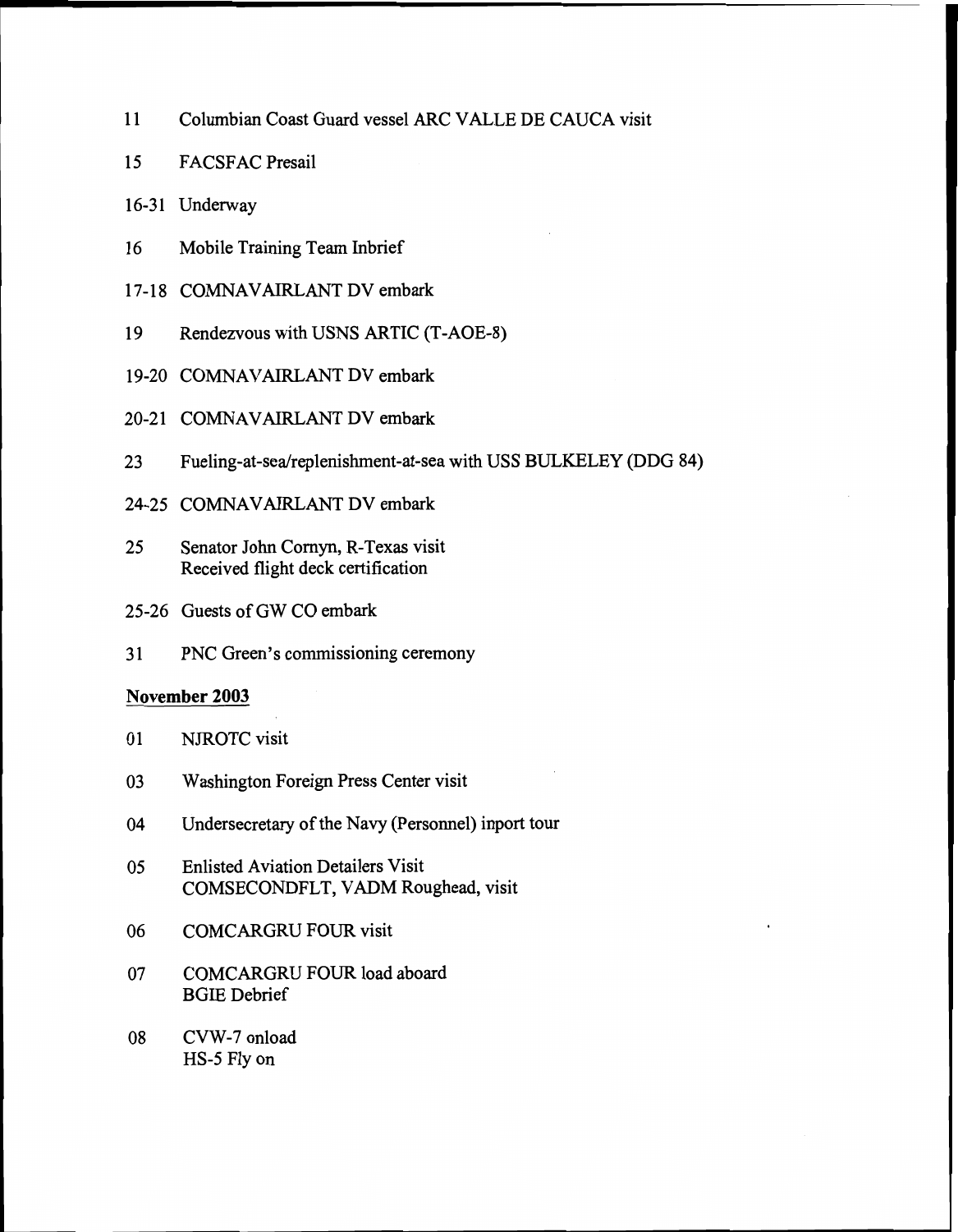- 09 Weapons onload
- 11 Rendezvous with USNS SUPPLY (T-AOE-6)
- 12 NATO Sea Sparrow missile upload 13RX calorimetric testing
- 13 Underway to Dec. 19 for COMPTUEX
- 13-14 Commander Naval Training Center Command embark Guests of Navy League embark
- 14-15 COMFLTFORCOM embark
- 15 FAS USS VELLA GULF (CG 72) CIWS upload
- 16 CIWS pacfire
- 17 100,000th trap on the flight deck by F/A-18 Hornet from VFA-136
- 18 Rendezvous with USNS BIG HORN (T-AO-198)
- 19 DTE CIWS pacfire MISSILEX
- 20 CIWS pacfire
- 21 AN David Wilson died in a one vehicle accident in hangar bay Rendezvous with USNS SUPPLY (T-AOE-6)
- 23 EW jamming Lear training
- 24 Memorial service for AN David Wilson
- 26 Rendezvous with USNS SUPPLY (T-AOE-6)
- 30 VS-31 Change of Command

### **December** 2003

- 01-04 Key West port call
- 10 Rendezvous with USNS SUPPLY (T-AOE-6) "Fly Alongside"
- 10-11 COMNAVAIRLANT DV visit